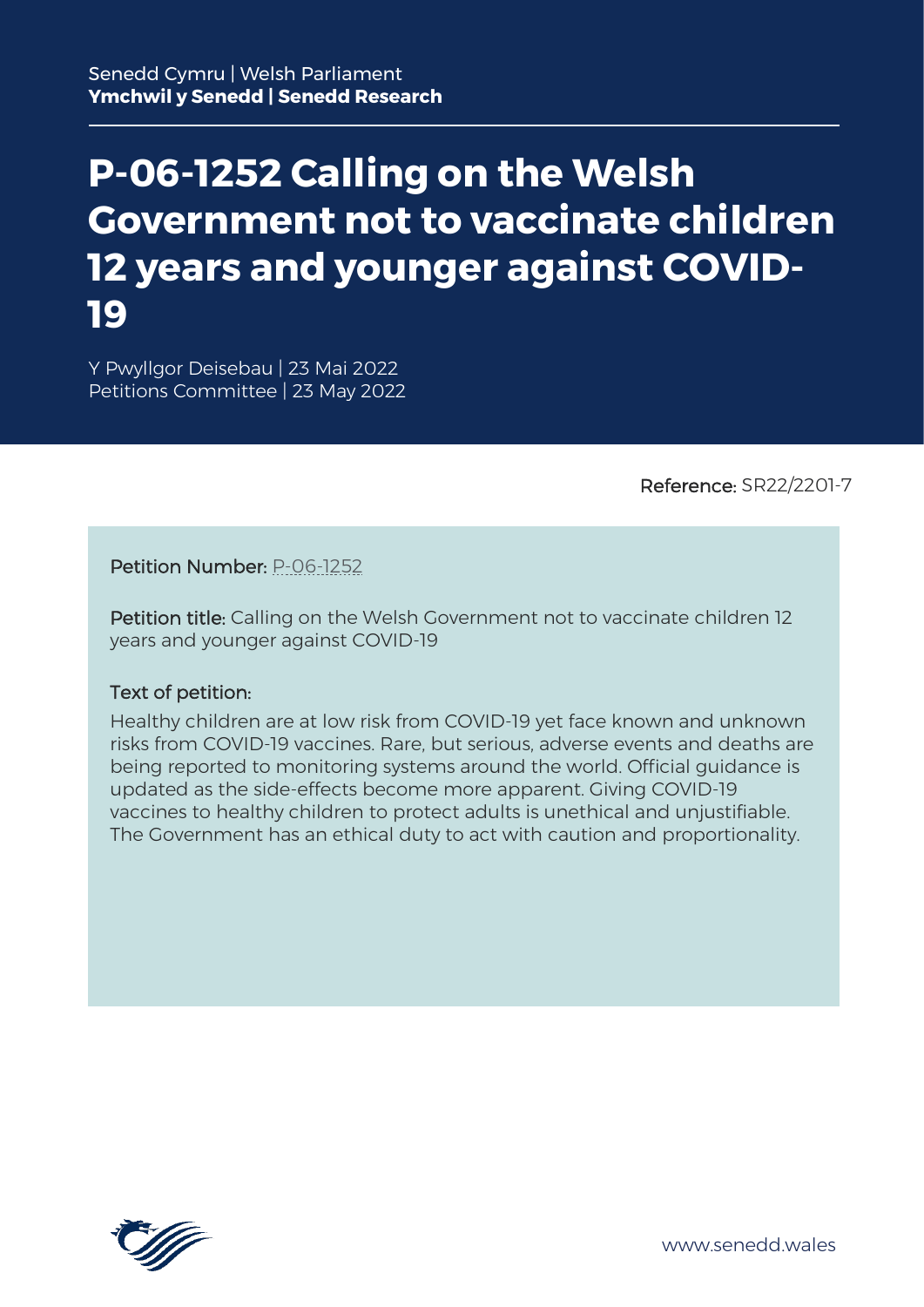## Background

The Welsh Government takes its advice on immunisation from the [Joint](https://www.gov.uk/government/groups/joint-committee-on-vaccination-and-immunisation)  [Committee on Vaccination and Immunisation \(JCVI\),](https://www.gov.uk/government/groups/joint-committee-on-vaccination-and-immunisation) which advises all four UK health departments. This includes advice on use of COVID-19 vaccines.

On 22 December 2021, the [JCVI advised](https://www.gov.uk/government/publications/jcvi-update-on-advice-for-covid-19-vaccination-of-children-and-young-people/jcvi-statement-on-covid-19-vaccination-of-children-and-young-people-22-december-2021) that children aged 5 to 11 years who are in a clinical risk group, or who are a household contact of someone who is immunosuppressed, should be offered two doses of the Pfizer-BioNTech COVID-19 vaccine (Comirnaty®), with an interval of 8 weeks between the first and second doses.

The Welsh Government accepted this advice. The [Minister for Health and Social](https://gov.wales/written-statement-covid-19-vaccination-children-and-young-people)  [Services, Eluned Morgan, said](https://gov.wales/written-statement-covid-19-vaccination-children-and-young-people) that "NHS Wales will identify eligible 5 to 11-yearolds in the "at risk" groups and begin offering appointments in the New Year".

At that time, the JCVI['s advice noted](https://www.gov.uk/government/publications/jcvi-update-on-advice-for-covid-19-vaccination-of-children-and-young-people/jcvi-statement-on-covid-19-vaccination-of-children-and-young-people-22-december-2021) that further advice regarding COVID-19 vaccination for other 5 to 11 year olds will be issued in due course following consideration of additional data.

[Updated advice from the JCVI,](https://www.gov.uk/government/publications/jcvi-update-on-advice-for-covid-19-vaccination-of-children-aged-5-to-11/jcvi-statement-on-vaccination-of-children-aged-5-to-11-years-old) published on 16 February 2022, recommended that two doses of the Pfizer-BioNTech COVID-19 vaccine (Comirnaty®) should be offered to all children aged 5 to 11 years of age who are not in a clinical risk group. The two doses should be offered with an interval of at least 12 weeks between them. The intention of this offer is to "increase the immunity of vaccinated individuals against severe COVID-19 in advance of a potential future wave of COVID-19".

The JCVI advised that the vaccine should be offered on a "non-urgent" basis, and should not displace the delivery of other childhood (non-COVID-19) immunisation programmes, or of COVID-19 vaccination for other groups. It also emphasised:

> In all instances, the offer of vaccination must be accompanied by appropriate information to enable children, and those with parental responsibility, to provide informed consent prior to vaccination. Teams responsible for the implementation and deployment of COVID-19 vaccination for persons aged 5 to 11 should be appropriately trained and confident regarding the information relevant to the vaccination of these persons.

The published advice highlights a number of key considerations, including: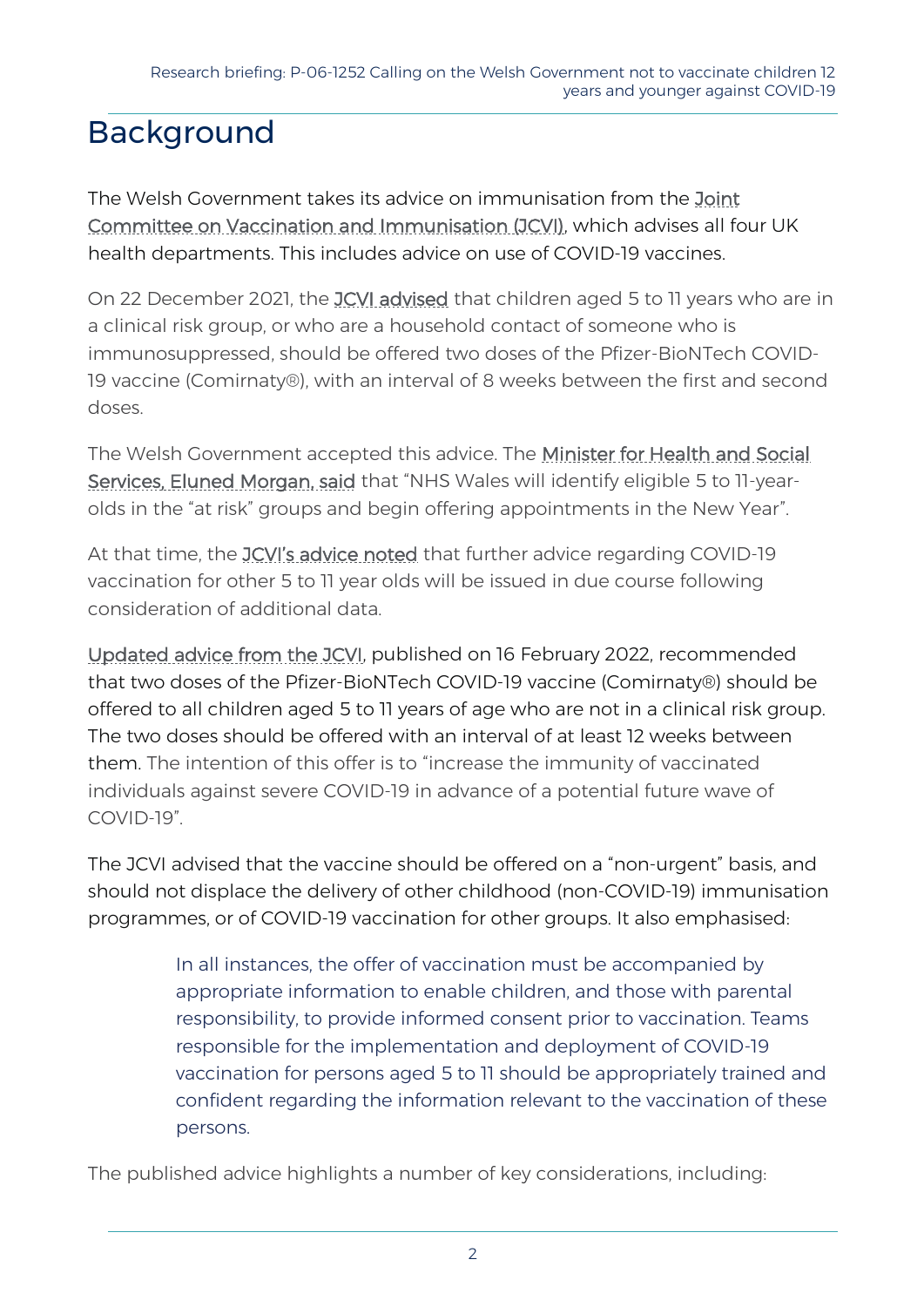Research briefing: P-06-1252 Calling on the Welsh Government not to vaccinate children 12 years and younger against COVID-19

- Most children aged 5 to 11 have asymptomatic or mild disease following infection with SARS-CoV-2. Some may experience post-COVID-19 symptoms lasting longer than a few days. Children aged 5 to 11 years who are not in a COVID-19 clinical risk group are at extremely low risk of developing severe COVID-19 disease.
- Vaccination of children aged 5 to 11 who are not in a clinical risk group is anticipated to prevent a small number of hospitalisations and intensive care admissions in this population and would provide short-term protection against non-severe infection (asymptomatic and symptomatic infection that does not require hospital-based care).
- Vaccination of children aged 5 to 11 who are not in a clinical risk group is not expected to have an impact on the current wave of Omicron infection. The potential benefits from vaccination will apply mainly to a future wave of infection; the more severe a future wave, the greater the likely benefits from vaccination. Conversely, the less severe a future wave, the smaller the likely benefits from vaccination.

### Welsh Government response

The [Welsh Government accepted the JCVI's updated advice](https://gov.wales/written-statement-covid-19-vaccinations-five-11-year-olds-0) on 15 February 2022. The COVID-19 vaccination is not mandatory. The Health and Social Services Minister said:

> I would encourage all families with children between the ages of five and 11, who are not in any clinical at risk groups, to visit the Public Health Wales website for information about vaccination and to begin a conversation about whether they want to take up this offer.

An updated [Welsh Government COVID-19 vaccination strategy](https://gov.wales/covid-19-vaccination-strategy) was published on 24 February 2022. Regarding vaccination of children aged 5 to 11, this states:

> Children this young must have the opportunity of being accompanied by a parent or guardian during vaccination and the absence of any age priority within the advice makes it easier for eligible siblings to be vaccinated at the same time.

NHS Wales has already begun to plan the delivery of this programme to secure paediatric trained vaccinators and child-friendly vaccination centres. Health boards are building on their learning from the vaccination of clinically at risk five to 11-year-olds and 12 to 15-year-olds and are considering carefully how to ensure equity from the outset. Children have lost a significant amount of learning time during the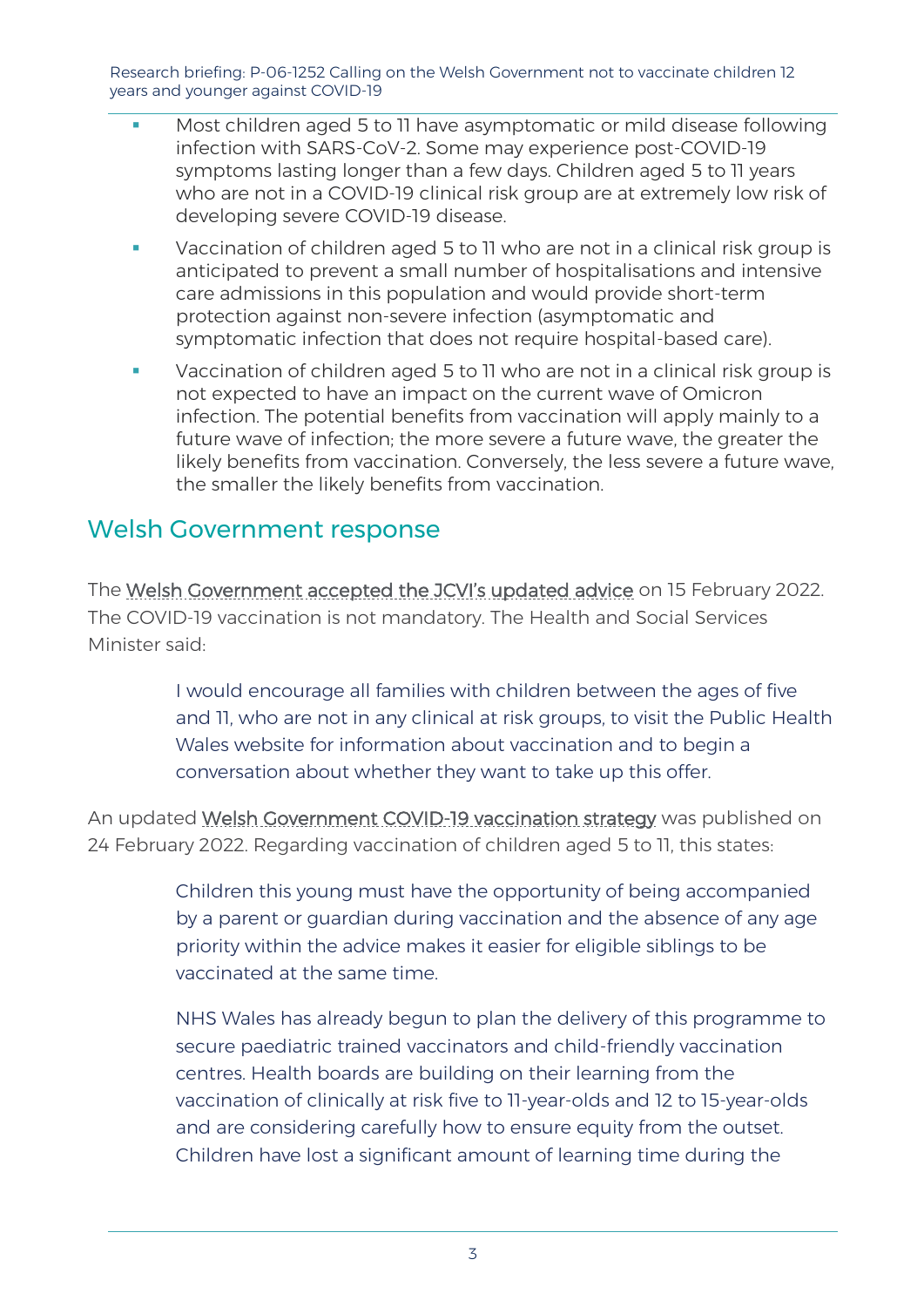pandemic and, to ensure vaccine deployment does not unduly disrupt children's education further, there is no intention to vaccinate in schools.

There is work in train to ensure the necessary immunisation and clinical guidance is in place, and there is factual and trusted information on the Public Health Wales website for children and parents to help inform their decision. The vaccine is not mandatory and families can choose whether to have the vaccine or not. We would encourage families to begin to have conversations about the offer and spend time considering the information before deciding whether or not to accept.

On 16 February 2022, the governments in [England](https://www.gov.uk/government/news/health-secretary-statement-on-covid-19-vaccines-for-five-to-11-year-olds), [Scotland](https://www.bbc.co.uk/news/uk-scotland-scotland-politics-60402499?at_medium=RSS&at_campaign=KARANGA) and [Northern](https://www.health-ni.gov.uk/news/vaccine-be-offered-5-11-year-olds)  [Ireland](https://www.health-ni.gov.uk/news/vaccine-be-offered-5-11-year-olds) also accepted the JCVI's advice.

### Stakeholder response

On 17 February 2022, the [Royal College of Paediatrics and Child Health \(RCPCH\)](https://www.rcpch.ac.uk/news-events/news/rcpch-statement-response-jcvi-advice-offering-covid-19-vaccination-all-5-11-year)  [published a statement](https://www.rcpch.ac.uk/news-events/news/rcpch-statement-response-jcvi-advice-offering-covid-19-vaccination-all-5-11-year) in response to JCVI's recommendation on offering COVID-19 vaccination to all 5 to 11 year olds. The RCPCH said it acknowledges the "careful scrutiny" the JCVI has given to assessing the health benefits and risks of healthy 5 to 11 year olds being offered the COVID-19 vaccine. It highlights the following points:

> It is a priority that 5-11 year olds who are deemed to be at risk of COVID infection or who are living with family members who are immunosuppressed, receive this vaccine. […]

Delivering a vaccination programme to 5-11 year olds will require careful planning in order to ensure a favourable experience for children. Finding child-friendly vaccination sites, staffed with appropriately trained professionals, will be important and should facilitate equal access to all children which is key to avoiding disadvantaging some families. Governments should develop information and materials that are parentand-carer friendly, and suitable for children, to facilitate their decision making.

Measles is much more infectious than COVID-19 and potentially a serious illness for children, especially the very young. We know uptake rates of the vaccine for Measles, Mumps, Rubella (MMR) as well as other routine vaccinations are decreasing, but these are potentially life saving. In the UK we are fortunate to have a very successful childhood